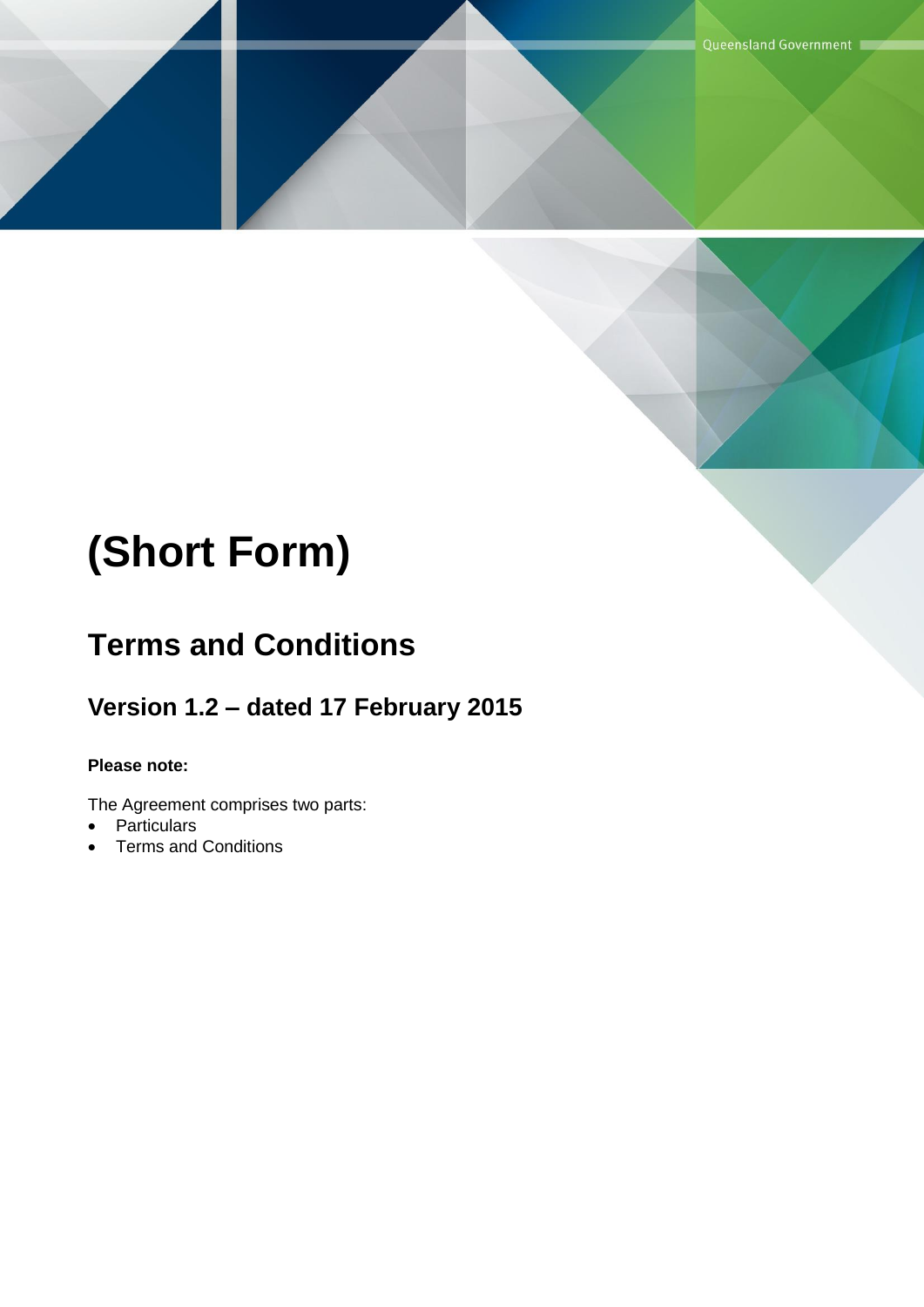## **Terms and Conditions**

#### **1. Terminology**

- 1.1 Except where specifically defined in these Terms and Conditions, capitalised terms (like 'Funding') correspond to items in the Particulars.
- 1.2 References to:
	- (a) **We**', '**Us**' or '**Our**' mean the State of Queensland acting through the Department or other body, agency or person giving the Funding (including its Chief Executive), as specified in the Particulars or any other department or agency of the Queensland Government responsible for the administration of the Agreement; and
	- (b) **You**' and related parts of speech mean the Funded Organisation.

#### **2. Agreement**

- 2.1 An Agreement ('**Agreement**') will come into existence between You and Us, comprised of the Particulars and these Terms and Conditions (and including any Departures from these Terms and Conditions identified in the Particulars), when:
	- (a) You accept the Funding provided by Us; or
	- (b) if the Particulars make provision for the parties to sign, when both parties have signed the Particulars.
- 2.2 If the Agreement requires You to comply with, meet or have regard to a document, specification, guideline, policy, standard, framework or scheme:
	- (a) We may, from time to time, issue or approve a new version of it;
	- (b) We will notify You about any new version and the date that it is to take effect from;
	- (c) the new version will apply for the purposes of the Agreement from that date, provided that this will not limit or affect any right of action or remedy that has accrued as at that date.

#### **3. Funding**

- 3.1 We will provide the Funding to You in the instalments and manner specified in the Particulars.
- 3.2 The Funding is subject to the terms of any Act under which it is provided or to which it is, or becomes, subject ('**Governing Act**'), including any regulation made under a Governing Act.
- 3.3 We may withhold the Funding until You:
	- (a) submit any outstanding reports or provide any outstanding information required under the Reporting Requirements; and
	- (b) perform any obligations due to be performed before the payment is to be made.
- 3.4 You must use the Funding only for the Funded Purpose, unless otherwise approved by Us in writing.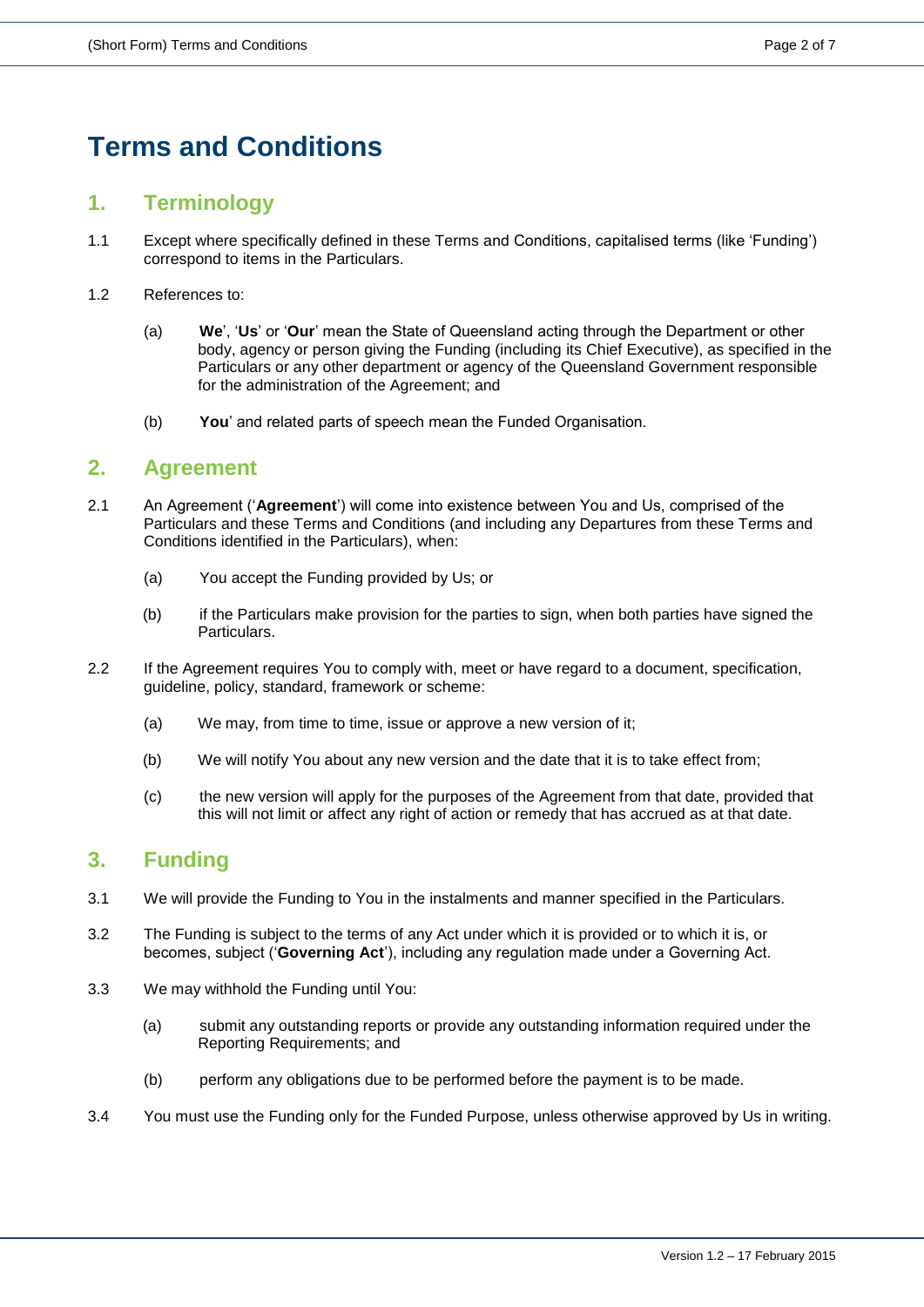- 3.5 We may, at Our discretion, increase the Funding from time to time without a variation to the Agreement, provided that a variation to the Agreement will be required where the Funding is provided for a new or expanded Funded Purpose.
- 3.6 Our obligation to provide the Funding to You will stop at the Agreement Expiry Date or earlier termination of the Agreement.
- 3.7 If, at the Agreement Expiry Date or earlier termination of the Agreement, there is any unspent Funding, We may:
	- (a) authorise You to retain the unspent Funding and, if We so authorise, to expend some or all of that Funding for an approved purpose; or
	- (b) require You to refund the unspent Funding, which will constitute a debt due and owing to Us.
- 3.8 You must ensure that the Funding is acknowledged in Your annual report (if You produce an annual report) and promotional materials relating to the Funded Purpose. Any acknowledgement in promotional material about the Funded Purpose must use an acknowledgement logo which You must obtain from Us.

#### **4. Funded Purpose**

- 4.1 If the Funded Purpose is, or includes, delivery of services, You must:
	- (a) start delivering the services to the Service Users from the start of the Agreement, or such later date as may be specified in the Special Conditions and continue delivering the services to Service Users for the term of the Agreement;
	- (b) comply with the Service Delivery Requirements;
	- (c) deliver or achieve the Deliverables;
	- (d) ensure that the services are delivered in accordance with the Quality Standards; and
	- (e) achieve and maintain any Certification.
- 4.2 If the Funded Purpose is, or includes, purchasing assets, You must:
	- (a) purchase the specified assets;
	- (b) be the legal owner of those assets at all time;
	- (c) keep and, if requested by Us, provide evidence of the purchase, including receipts; and
	- (d) without limiting clause 7.1, effect and maintain insurance covering the asset for its full replacement value.
- 4.3 You must comply with any Special Conditions.
- 4.4 In undertaking the Funded Purpose, You must comply with all relevant:
	- (a) laws and regulations, including any Governing Act; and
	- (b) any policies or guidelines, as notified by Us to You from time to time.

#### **5. Reporting**

5.1 You must comply with the Reporting Requirements.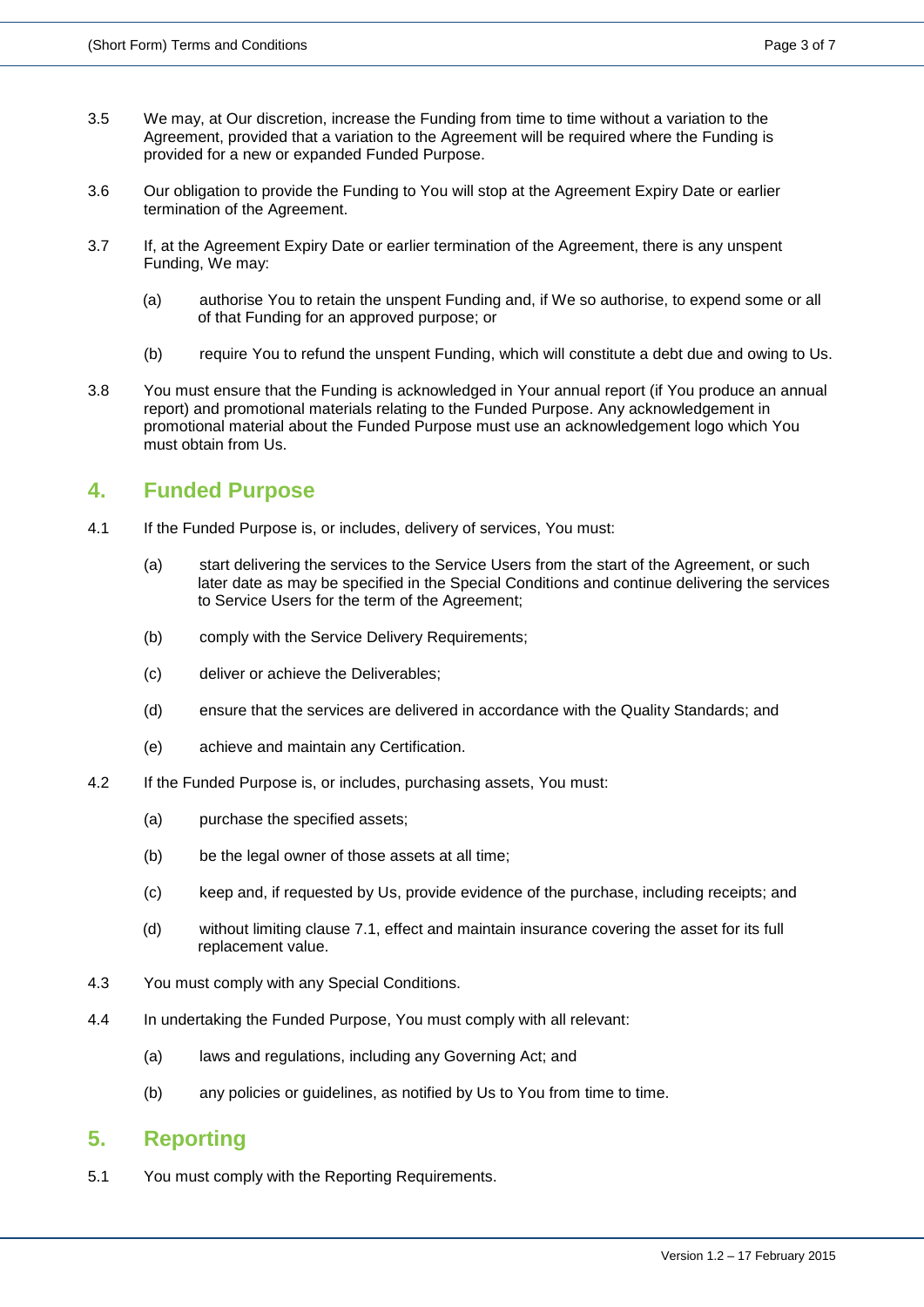#### **6. Intellectual property**

- 6.1 Intellectual property rights in material that You create in undertaking the Funded Purpose ('**New Material**') will vest in You, but You grant Us a perpetual, irrevocable, royalty-free, world-wide and non-exclusive licence, including a right to sub-licence to use, communicate, reproduce, publish, adapt and modify:
	- (a) the New Material; and
	- (b) Your existing material, but only as part of the New Material and any future use or development of the New Material.

#### **7. Insurance and indemnity**

- 7.1 You must effect and maintain:
	- (a) public liability insurance for a sum of not less than \$10 million for any one event in respect of accidental death or of accidental bodily injury to persons, or accidental damage to property, arising out of, or in the course of, undertaking the Funded Purpose; and
	- (b) any Other Insurance.
- 7.2 You release, discharge, indemnify and keep indemnified Us, Our officers, employees and agents from and against any claim, action, proceeding, demand, liability, obligation, cost, loss, damage or expense that may be made or brought by any person against Us in connection with:
	- (a) You breaching any term of the Agreement; or
	- (b) any negligent or unlawful act or omission of You, Your officers, employees, volunteer workers or subcontractors.

#### **8. GST**

- 8.1 The Funding is exclusive of GST. If the supply by You under the Agreement is a taxable supply and You are registered for GST, We will pay You the GST on the taxable supply at the same time as We pay the Funding.
- 8.2 You agree that:
	- (a) We may issue You with a Recipient Created Tax Invoice ('RCTI') in respect of GST applicable to any payments of the Funding;
	- (b) You will not issue tax invoices in respect of the taxable supplies for which We issue RCTIs;
	- (c) You acknowledge that you are registered for GST when you enter into the Agreement. You will notify Us immediately if You cease to be registered for GST or if You cease to satisfy any of the requirements relating to RCTIs; and
	- (d) We acknowledge that We are registered for GST. We must notify You if We cease to be registered for GST.
- 8.3 You must remit any GST amount(s) that We pay to You to the Australian Taxation Office as required by the GST legislation.
- 8.4 If You are not registered for GST, We will issue You with an advice for payment for each payment of the Funding.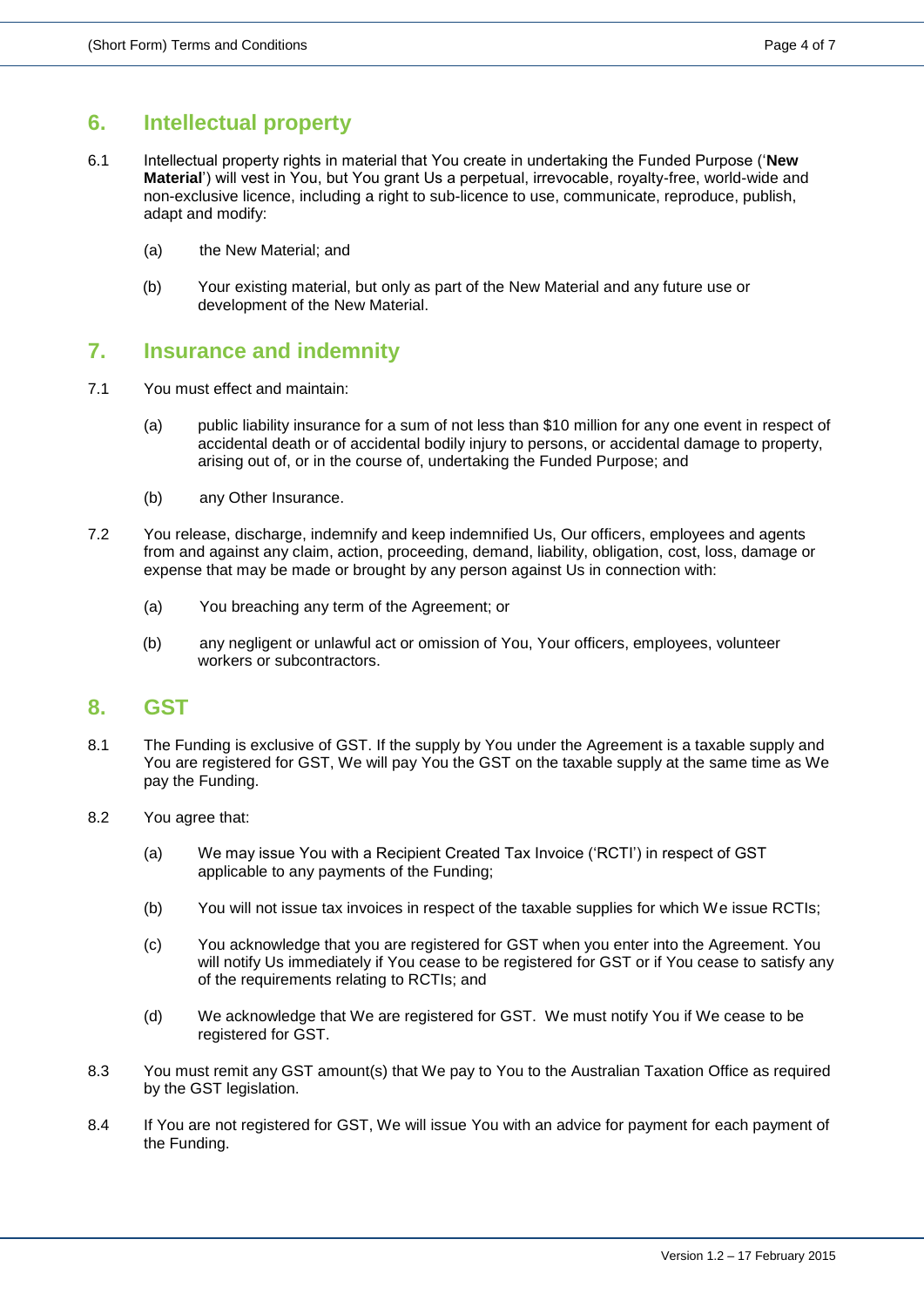8.5 For clauses 8.1 to 8.4, '**GST**' has the meaning in the *A New Tax System (Goods and Services Tax)*  Act 1999, as amended from time to time.

#### **9. Privacy and confidentiality**

- 9.1 If You collect or have access to 'personal information', as defined in the *Information Privacy Act 2009,* for the purposes of the Agreement, You must comply with Parts 1 and 3 or, if We are a health agency, Parts 2 and 3, of Chapter 2 of that Act as if You were Us.
- 9.2 You must notify Us immediately in the event that You become aware that disclosure of personal information, in relation to any child subject to the *Child Protection Act 1999* or the *Youth Justice Act 1992*, is made or may be required by law.
- 9.3 You must not disclose confidential information belonging to Us except where You have obtained Our prior written approval (which may be subject to conditions) or where required by law.

#### **10. Suspending or stopping Funding**

- 10.1 We can, by giving You notice, suspend the Funding or terminate the Agreement, if:
	- (a) You breach any term of the Agreement;
	- (b) You cease to be eligible for the Funding;
	- (c) You become insolvent; or
	- (d) an unacceptable actual or potential conflict of interest arises in relation to You, Your use of the Funding or Your undertaking of the Funded Purpose.

We will only suspend the Funding or terminate the Agreement under this clause 10.1 after following a show cause process substantially the same as that described in clause 14 of Our *'Service Agreement – Standard Terms',* available at the website at [Department of Housing and Public Works](http://www.hpw.qld.gov.au/Procurement/Buyers/HowToBuy/GovernmentTermsConditions/Pages/Standard-suite-of-contracts-for-social-services.aspx)  [| Standard suite of contracts for social services](http://www.hpw.qld.gov.au/Procurement/Buyers/HowToBuy/GovernmentTermsConditions/Pages/Standard-suite-of-contracts-for-social-services.aspx) or such other website as We may from time to time notify You (**'Show Cause Process'**).

- 10.2 We can, by giving You notice, immediately suspend the Funding or terminate the Agreement without following the Show Cause Process if:
	- (a) We have terminated any other service agreement with You because of an event or occurrence of the same type as specified in clause 10.1; or
	- (b) any steps or proceedings are commenced (and not withdrawn or dismissed within 5 business days) or order made in relation to Your winding up, voluntarily or involuntarily.
- 10.3 We can take action under clauses 10.1 or 10.2 without having to give a compliance notice or take any other compliance or enforcement action under a Governing Act, except if expressly required by a Governing Act.
- 10.4 We can reduce the Funding or terminate the Agreement, without following the Show Cause Process but by giving You at least 6 months' notice, if We determine that:
	- (a) changes to the State budget or any guidelines or policies of the State or Commonwealth government adversely impact on the continued provision of the Funding to You or recipients of similar funding generally;
	- (b) the needs of any Service Users no longer justify the Funding or other persons are in greater need than the Service Users; or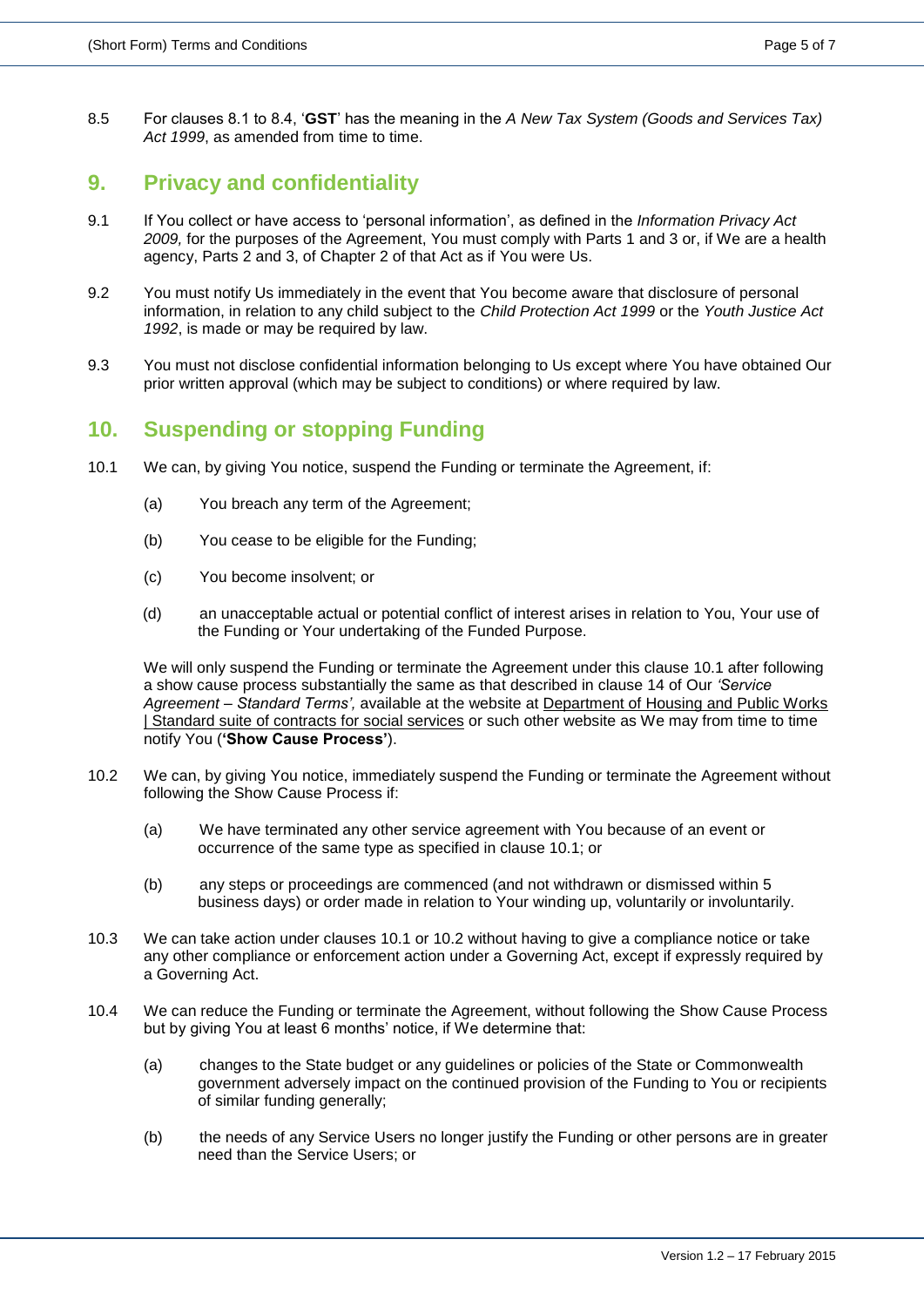- (c) where the Funded Purpose is, or includes, provision of services, it is appropriate for Us to retest the market for the provision of those services.
- 10.5 If, We:
	- (a) reduce the Funding under clause 10.4, Our notice will also specify the changed scope of the Funded Purpose (if any) and the Agreement will be deemed to be varied in accordance with the notice; and
	- (b) reduce the Funding or terminate the Agreement under clause 10.4, We will consider paying You reasonable costs, including transitional arrangement costs for any affected Service Users, that You incur as a direct result of Funding being reduced or stopped, subject to You providing Us with written evidence of the costs claimed and Us approving those costs.
- 10.6 Our rights under clauses 10.1 to 10.4 are in addition to any other rights or remedies available to Us, including under any Governing Act.
- 10.7 You can terminate the Agreement by giving Us at least 3 months notice.

#### **11. Publication of information**

- 11.1 We can publish or require You to publish any or all of the following details:
	- (a) Your name and address, including Your head office, service outlets and other business premises;
	- (b) a description of the Funded Purpose under the Agreement;
	- (c) the commencement of the Agreement or the Agreement Expiry Date;
	- (d) the amount of the Funding; and
	- (e) the procurement method used to award the Funding to You.

#### **12. Notices**

- 12.1 Any notice to be given under the Agreement must be in writing and addressed and forwarded to the relevant address and contact officer set out in the Particulars, or as otherwise notified by a party to the other.
- 12.2 A notice may be delivered by hand, sent by post, facsimile or electronic mail to the address of the party to which it is sent and will be deemed to be received:
	- (a) if delivered by hand, on the date of delivery;
	- (b) if sent by post within Australia, two business days after the date on which it was sent;
	- (c) if transmitted by facsimile, upon receipt by the sender of an acknowledgment that the notice has been properly transmitted to the recipient; and
	- (d) if transmitted by electronic mail, upon receipt by the sender of an acknowledgment that the notice has been properly transmitted to the recipient.

#### **13. General**

13.1 Nothing in the Agreement limits Our rights or Your obligations under a Governing Act.